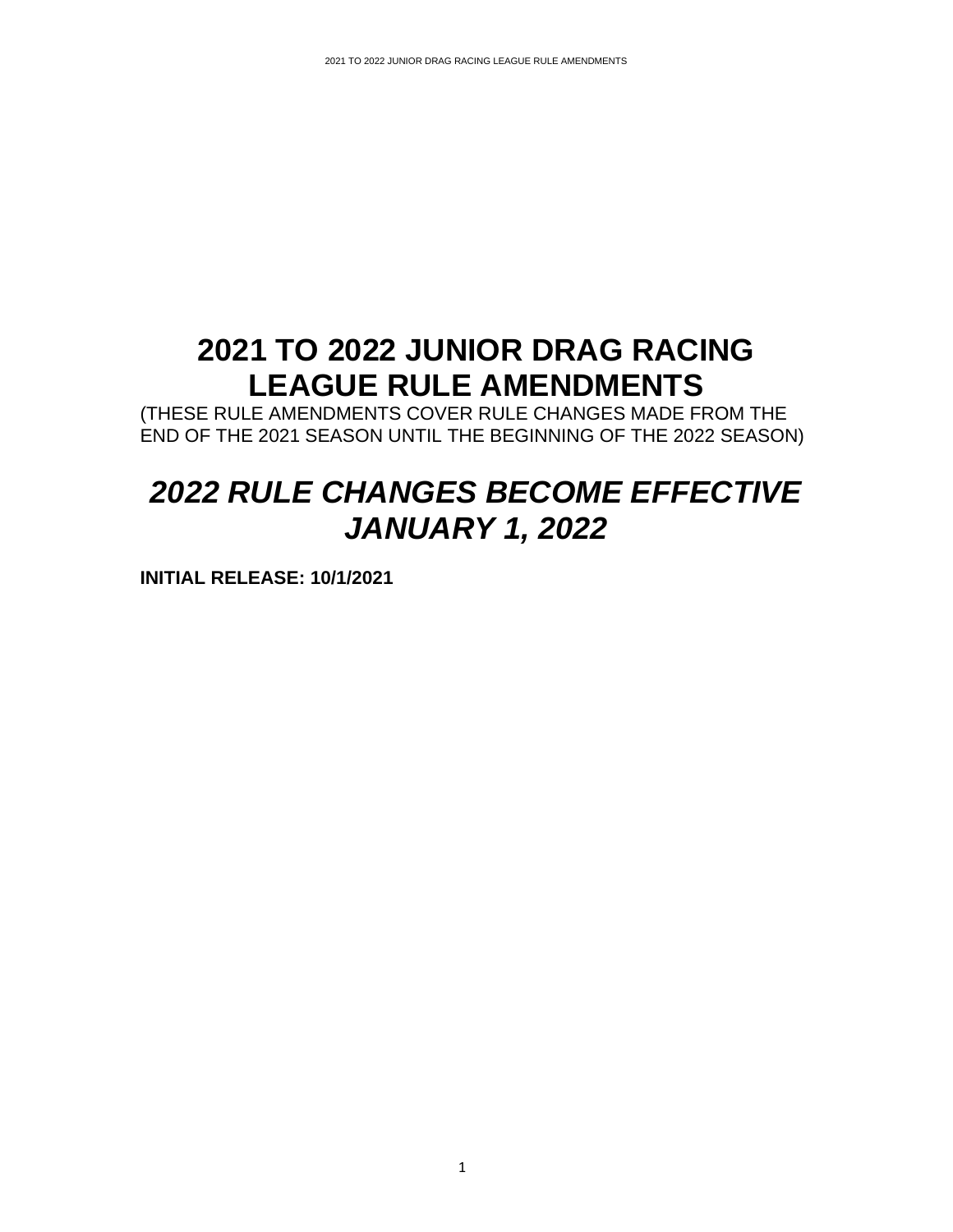# **TABLE OF CONTENTS**

## **NHRA RULE AMMENDMENTS MADE FROM THE END OF THE 2021 SEASON TO THE BEGINNING OF THE 2022 SEASON**

#### **Note:**

All section and page numbers refer to those found in the latest version of the online 2021 Junior Drag Racing League Rulebook.

Rulebook Additions are Blue underline

Deletions are Red strikethrough

| JR. DRAGSTER RULES AND REGULATIONS, ENGINE:1, FUEL (PAGE 29)                                                    |
|-----------------------------------------------------------------------------------------------------------------|
| JR. DRAGSTER RULES AND REGULATIONS, BODY: 7, WIND DEFLECTOR                                                     |
| JR. DRAGSTER RULES AND REGULATIONS, ELECTRICAL: 8, IGNITION                                                     |
| JR. DRAGSTER RULES AND REGULATIONS, DRIVER:10, HELMET (PAGE                                                     |
| ELECTRIC-POWERED JR. DRAGSTER, FRAME: 4, DEFLECTOR PLATE<br>(NEW SECTION BEFORE WEIGHT) (PAGE 44) (10/1/2021) 4 |
|                                                                                                                 |

**JR. COMP, SUPPORT GROUP: 9, ROLL CAGE (PAGE 48) (10/1/2021) ..........4**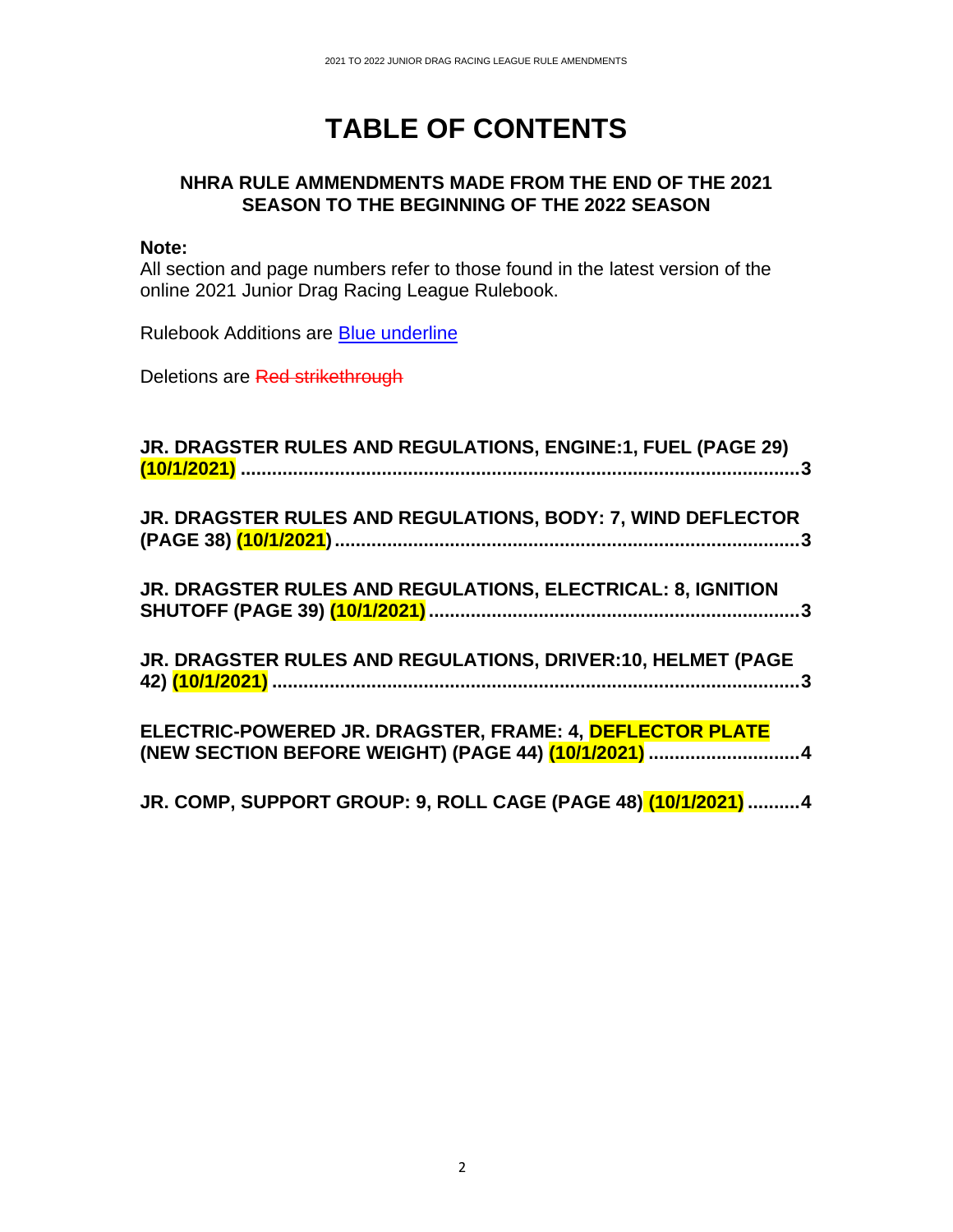## **JR. DRAGSTER RULES AND REGULATIONS, ENGINE:1, FUEL (Page 29) (10/1/2021)**

Restricted to gasoline, alcohol, or gasohol. Nitrous oxide and/or propylene oxide and/or nitromethane prohibited. No fuel additives, power enhancers, or mix-ins allowed; scents permitted. For Trainee and Youth categories, all fuels other than gasoline are prohibited.

## **JR. DRAGSTER RULES AND REGULATIONS, BODY: 7, WIND DEFLECTOR (Page 38) (10/1/2021)**

All cars must be equipped with a wind screen or deflector to direct foreign matter over the driver's head. Wind screen or deflector must be a minimum of 4 inches tall. No blinders of any description are permitted. Windscreen minimum opening is 18 inches. Opening is measured from the leading edge of the roll cage or roll cage padding, whichever is less.

## **JR. DRAGSTER RULES AND REGULATIONS, ELECTRICAL: 8, IGNITION SHUTOFF (Page 39) (10/1/2021)**

A positive ignition shutoff, located within easy reach of driver, and which cannot be reset from the driver's compartment, mandatory. Shutoff switches must be positive action (no "momentary contact" switches) and must be clearly labeled "on" and "off." A second shutoff switch, located on the deflector plate 3 inches or less from the top of the roll cage, within easy reach of crewmember or race official, mandatory**.** If equipped with a shroud over the top of the roll cage, second shutoff switch must be mounted on top of shroud 3" minimum from rear edge of shroud. The second shutoff-switch wiring must be completely independent of the primary switch (i.e., wired in parallel from end to end of both wires). All ignition wiring connections, including the coil and switch, must use eyelet, lug, terminal board, or other screw-type connections; push-on–type, quick disconnect–type, and twist-type connectors prohibited. A wire tie, minimum 6 inches long, must be attached to the spark-plug wire within 1 inch of the spark plug. All magneto ignition systems must be equipped with an NHRA-accepted manual kill switch. When a battery ignition system is used, a master cutoff switch ("push/pull" type) is mandatory in the driver's compartment and must be connected to the positive side of the electrical system and must stop all electrical functions. Timed ignition-interruption devices (stutter boxes) or any action that causes ignition interruption prohibited.

## **JR. DRAGSTER RULES AND REGULATIONS, DRIVER:10, HELMET (Page 42) (10/1/2021)**

A full-face helmet meeting Snell: **SA2010,** SA2015, SA2020, K2010, K2015, K2020, M2010, M2015, M2020, SAH2010, or SFI: 24.1/2010, 24.1/2015, 24.1/2020, 31.1/2010, 31.1/2015, 31.1/2020, 41.1/2010, 41.1/2015, or 41.1/2020, FIA: 8860-2010, 8860-2015 or 8860-2018 helmet and shield mandatory. Taping or other modification to the helmet or visor that reduces the driver's field of vision is prohibited.